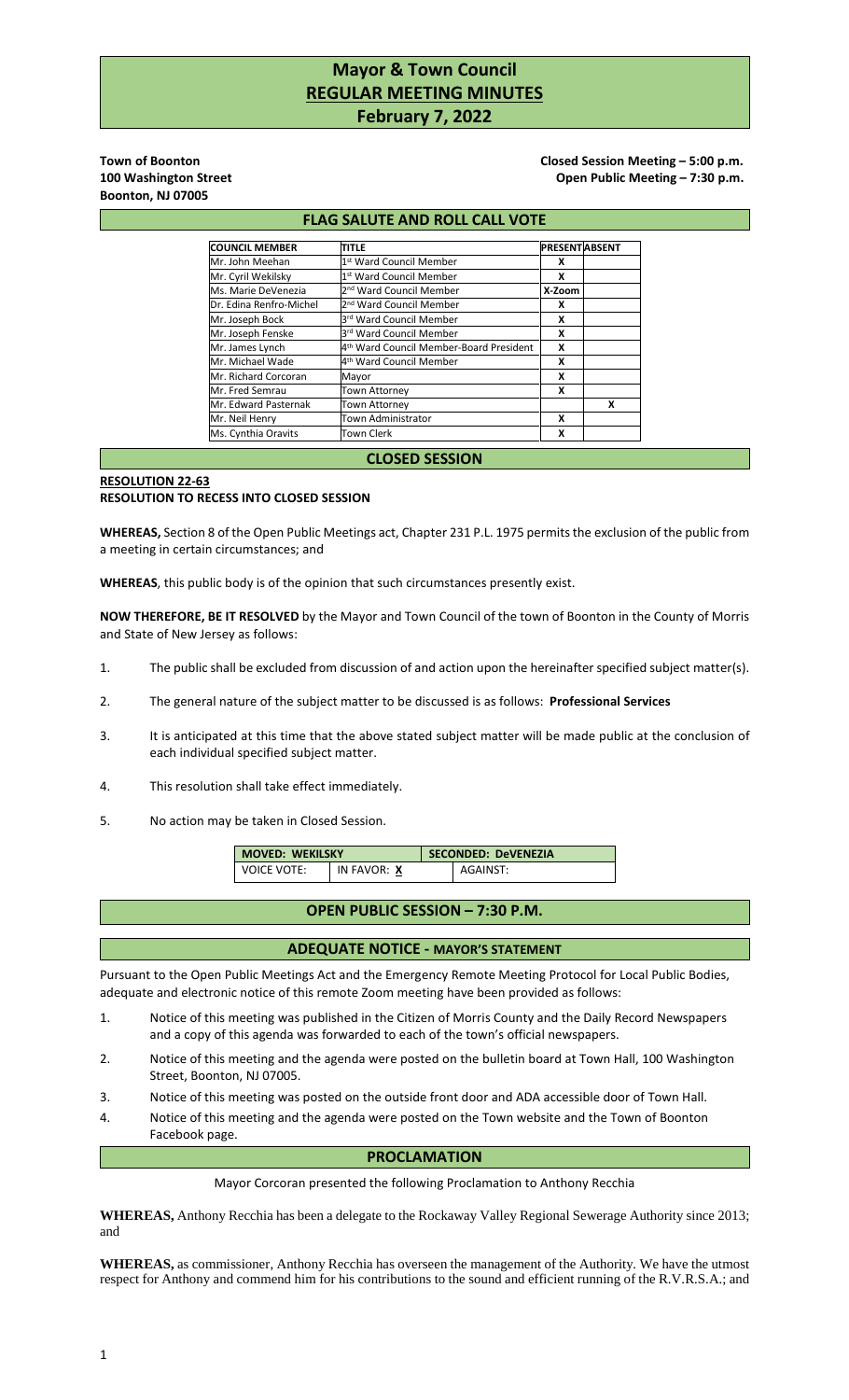**WHEREAS,** as commissioner, Anthony Recchia has represented the best interests of the Town of Boonton. We are grateful for his concern for the well-being of Boonton's residents and the efforts he has put forth on their behalf;

**NOW, THEREFORE,** I, Mayor Richard Corcoran, on behalf of the Town Council and the People of Boonton, do hereby acknowledge Anthony Recchia as our Rockaway Valley Regional Sewerage Authority delegate. We thank him for his many years of service to our community and extend to him our best wishes for the future.

#### **CORRESPONDENCE**

*Mayor and Council:* 

*On behalf of Boonton Parks, I am requesting permission to hold a Kentucky Derby themed event at the Senior Center location on May 7, 2022 from 4pm – 7:30pm. I am seeking the Mayor and Council's approval to permit alcohol on premises for this event. The Derby celebration will follow our "Rollin' Down Main" bed races that will be held on Upper Main Street earlier that day. All will be invited to the Senior Center following the races for a celebration and a live streaming of the Kentucky Derby. This event will take place both indoors and in the parking lot of the Senior Center. The Boonton PBA has graciously agreed to take care of the necessary socal affairs permit with the NJ ABC.* 

*Thank you for your time and consideration. Tracy Pryer, Director Boonton Parks and Recreation* 

| <b>MOVED: DeVENEZIA</b>                                                                                                                                                                                                     |             | <b>SECONDED: WEKILSKY</b>                                                                                            |
|-----------------------------------------------------------------------------------------------------------------------------------------------------------------------------------------------------------------------------|-------------|----------------------------------------------------------------------------------------------------------------------|
|                                                                                                                                                                                                                             | Discussion  |                                                                                                                      |
| is excited about it. It's good to know that the PBA is handling the permits for alcohol from the ABC. Council Member<br>Fenske added that previous events such as the Bre3w Fest, Santa Run served alcohol with no problem. |             | Council Member Renfro-Michel indicated that they are trying a different type of event this year. Council Member Bock |
| <b>VOICE VOTE:</b>                                                                                                                                                                                                          | IN FAVOR: X | AGAINST:                                                                                                             |

Town of Boonton PBA Local 212 100 Washington Street Boonton, NJ 07005

01/14/2022

Town of Boonton Mayor & Town Council 100 Washington Street Boonton, NJ 07005

Dear Town of Boonton Mayor & Board of Aldermen:

The Town of Boonton PBA Local 212 is requesting the use of Boonton Streets to conduct our 8th Annual 5K run/walk & Kids One-Mile fun run, Sunday, April 24th, 2022.

The course that would be followed: (see attached map) Temporary Road Closure with Detour set up 100 block of Maple Avenue (BHS Tennis Courts) southbound<br>100 block of Maple Avenue (BHS Tennis Courts) southbound<br>200 block of Lathrop Avenue (westbound) Closure of Lathrop at Washington Street & Vreeland Avenue Start up: 100-500 blocks (southbound) Madison Street 200-300 blocks (eastbound) Dawson Avenue 500-600 blocks (southbound) Old Boonton Road 200-600 blocks (southbound) of a Booken Reservoir Drive<br>600-400 blocks (westbound) Monroe Street 100 block of Old Boonton Road (northbound) 100 blocks of Lathrop Avenue (eastbound)<br>400-500 blocks of Lathrop Avenue (eastbound)<br>100 block of Overlook dead-end U-turn (southbound/northbound) 400-500 block of Lathrop Avenue U-turn @ Vreeland Ave (eastbound/westbound) 500-400 block of Lathrop Avenue (westbound)<br>100 block of Kanouse Street (northbound) Park Avenue Ext (Finish Line) block party Finish Line:

The roadways for the aforementioned affected areas will be closed at 08:30am with the race to start at 09:00am and the last The roadways for the anormalioned antected areas with our shown of the roadways will systematically be opened when<br>participants will be off the course no later than approximately 10:30am. The roadways will systematically b Sue to do so. Happe Western and ensure safety of the runners and volunteers. (Race Insurance can be produced on request). Also No Parking areas are to be posted 48 hours in advance for Maple Avenue, Park Ave Ext, Kanouse S

In addition to the temporary race route road closures, we would also request permission for the use of Park Avenue Ext,<br>between Roessler Street and Kanouse Street for our annual <u>block party</u> during the event. We ask that

Further requested would be for our race organizers to coordinate with the Department of Public Works as in the past for their resources and equipment in preparing the course for closure/signage, roadway repairs/clearing and access to the recycling center on race day.

As this race is a fundraising event, our PBA is requesting permission to have race advertising signage place upon public property to promote the event.

Thank you for your anticipated cooperation!

Karl Mangino & Christopher Petonak

Boonton SRT 5K race Coordinators

| <b>MOVED: Wekilsky</b> |                   | <b>SECONDED: Meehan</b> |
|------------------------|-------------------|-------------------------|
|                        | Discussion - None |                         |
| <b>VOICE VOTE:</b>     | IN FAVOR: X       | AGAINST:                |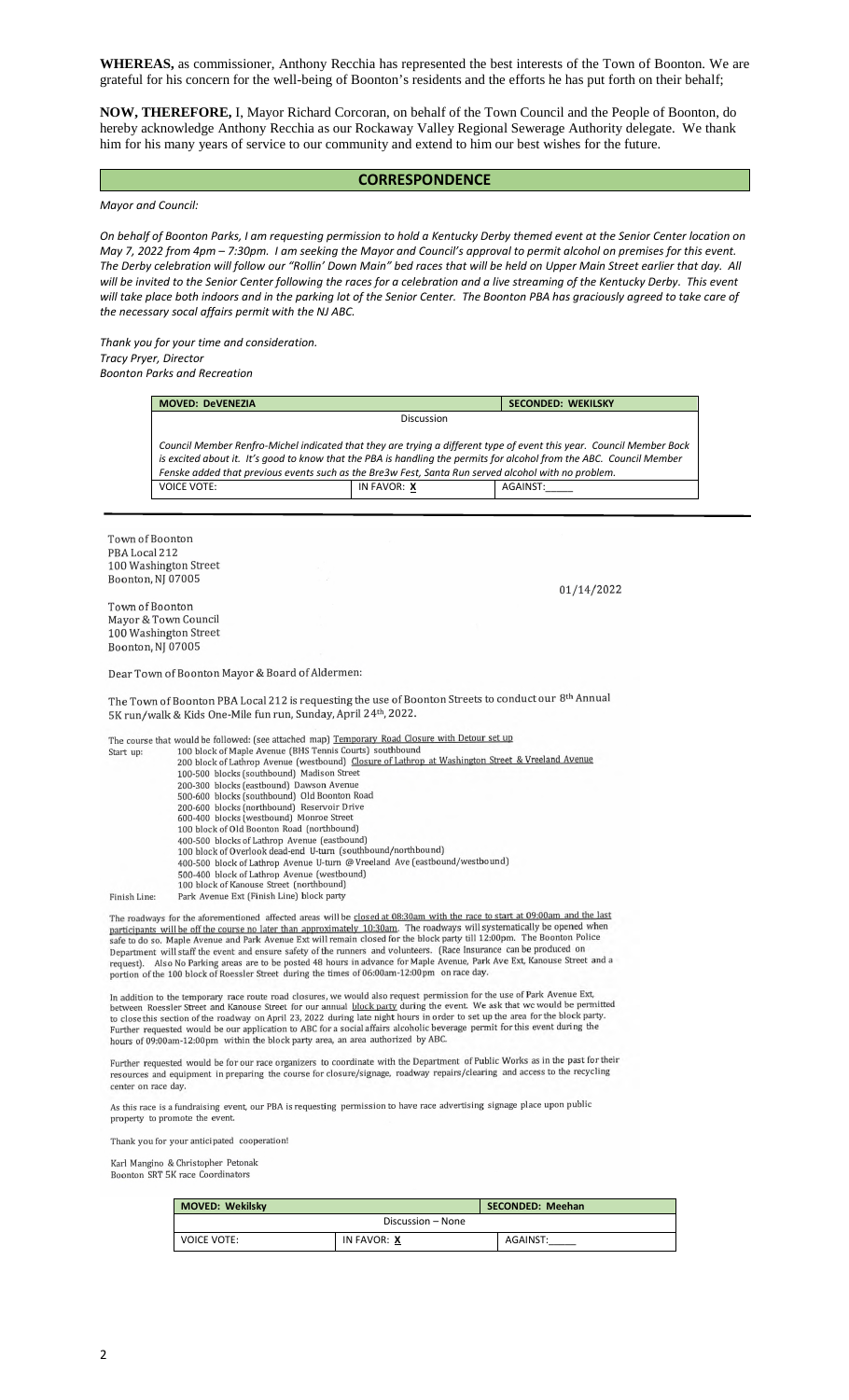|                          | <b>BOONTON HEALTH DEPARTMENT/OEM/FINANCE</b>                                                                                                                                                                                                                                                                                                                                                                                                                                                                                                                                                                                                                                                                                                                                                                                                                                                          |
|--------------------------|-------------------------------------------------------------------------------------------------------------------------------------------------------------------------------------------------------------------------------------------------------------------------------------------------------------------------------------------------------------------------------------------------------------------------------------------------------------------------------------------------------------------------------------------------------------------------------------------------------------------------------------------------------------------------------------------------------------------------------------------------------------------------------------------------------------------------------------------------------------------------------------------------------|
| <b>Health Department</b> | Public Health Nurse Justina Haasz                                                                                                                                                                                                                                                                                                                                                                                                                                                                                                                                                                                                                                                                                                                                                                                                                                                                     |
|                          | Town of Boonton COVID 19 updated 2-4-2022                                                                                                                                                                                                                                                                                                                                                                                                                                                                                                                                                                                                                                                                                                                                                                                                                                                             |
|                          | There have been 1,618 reported and confirmed cases of COVID -19 in the Town of Boonton to date<br>Average age: 38 years<br>Median age: 37<br>Male: 786<br>Female: 832<br>Age Range: 4 months - 98 years<br><b>Quarantine guidelines</b><br>If an unvaccinated individual is a close contact of someone with COVID 19, The recommended quarantine<br>is now 5 days followed by 5 days of strict mask adherence and social distancing. If you are still<br>symptomatic at 5 days, the full 10 day quarantine should be carried out, return to activities when<br>symptom free.<br>Booster shots are recommended for those eligible.<br><b>Flu Vaccine</b><br>I am available to schedule walk in appointments and home visits for homebound individuals for both high<br>dose and regular dose flu vaccine. Have individuals call the nurse's line or e-mail and I will reach out to<br>them to confirm. |
|                          | Communication with Boonton School Superintendent and school nurses is ongoing with COVID changes,<br>recommendations from NJDOH, as well as questions and concerns. This is a fluid situation and will be<br>discussed and updated as needs change.                                                                                                                                                                                                                                                                                                                                                                                                                                                                                                                                                                                                                                                   |
|                          | Communication with firemen's home is ongoing and guidance is being given by the NJDOH in regards to<br>COVID-19 cases as needed.                                                                                                                                                                                                                                                                                                                                                                                                                                                                                                                                                                                                                                                                                                                                                                      |
|                          | Communicable disease investigations are ongoing as needed                                                                                                                                                                                                                                                                                                                                                                                                                                                                                                                                                                                                                                                                                                                                                                                                                                             |
|                          | School and daycare immunization audits are underway for 2021-2022 school year                                                                                                                                                                                                                                                                                                                                                                                                                                                                                                                                                                                                                                                                                                                                                                                                                         |
|                          | Please e-mail additional questions/concerns and I will address as soon as possible. My e-mail is<br>nurse@boonton.org                                                                                                                                                                                                                                                                                                                                                                                                                                                                                                                                                                                                                                                                                                                                                                                 |
|                          | Neil Henry reported that she is available to schedule walk in appointments and at home visits for annual<br>flu vaccines. Council Member Bock asked about the governor's executive order relating to masks. He was<br>told March 7, 2022 would be day the mandate stops.                                                                                                                                                                                                                                                                                                                                                                                                                                                                                                                                                                                                                              |
|                          | Council Member Lynch wanted assurance that this information is still being posted on social media and on<br>the website and was told yes, it was.                                                                                                                                                                                                                                                                                                                                                                                                                                                                                                                                                                                                                                                                                                                                                     |
| <b>OEM</b>               | Carl Wendt reported that the final paperwork from Winter Storm Orlena has been done and we should<br>receive reimbursement shortly, approximately \$75,000.00.                                                                                                                                                                                                                                                                                                                                                                                                                                                                                                                                                                                                                                                                                                                                        |
|                          | Council Member Meehan indicated that at a recent Board of Education meeting, they extended their<br>appreciation to the Town during the recent snow storm.                                                                                                                                                                                                                                                                                                                                                                                                                                                                                                                                                                                                                                                                                                                                            |
| Administration           | Neil Henry reported that some equipment has been received for the hybrid meetings setup here at the Town<br>Hall. He indicated that when we were all virtual, participation was up and we are hoping that returns when<br>this system is up and running.                                                                                                                                                                                                                                                                                                                                                                                                                                                                                                                                                                                                                                              |
|                          | DPW employees will be obtaining tablets and GPS in vehicles to conduct their work to make the department<br>more efficient.                                                                                                                                                                                                                                                                                                                                                                                                                                                                                                                                                                                                                                                                                                                                                                           |
|                          | The Chemicals Bid opening is scheduled for this Wednesday. The IT bid documents are in the works. Tracy<br>Pryer and the Board of Education organized and the school has agreed to provide the high school for this<br>year's summer program. Ms. Pryer is also working on some alterative programs as well.                                                                                                                                                                                                                                                                                                                                                                                                                                                                                                                                                                                          |
|                          | He continues to work on contractual matters and labor issues.                                                                                                                                                                                                                                                                                                                                                                                                                                                                                                                                                                                                                                                                                                                                                                                                                                         |
|                          | Mr. Lynch asked if there was any progress on the Transit Village Application and Mr. Henry will check.                                                                                                                                                                                                                                                                                                                                                                                                                                                                                                                                                                                                                                                                                                                                                                                                |
|                          | Mr. Wade is very excited about the summer program coming back.                                                                                                                                                                                                                                                                                                                                                                                                                                                                                                                                                                                                                                                                                                                                                                                                                                        |
|                          | Mr. Bock asked for an update on the Kiwanis. Mr. Henry said they previously committed to work two nights<br>and in the Month of January, they covered 156 hours, which included other nights as well. Town Attorney<br>Fred Semrau has met with their attorney to work on an agreement. When they are not working, St. Clare's<br>will be covering Boonton.                                                                                                                                                                                                                                                                                                                                                                                                                                                                                                                                           |

# **CONSENT AGENDA Resolutions 22-64 through 22-71**

### **RESOLUTION 22-64**

#### **RESOLUTION OF THE MAYOR AND TOWN COUNCIL APPROVING MEETING MINUTES**

**WHEREAS,** Minutes of the previous meeting(s) have been submitted to the Mayor and Town Council for their review and approval.

**NOW THEREFORE, BE IT RESOLVED** by the Mayor and Town Council of the Town of Boonton, County of Morris and State of New Jersey that the Minutes from the following meeting(s) are hereby approved as typed and filed in the Town Clerk's office:

January 18, 2022 – Regular & Executive Session Meetings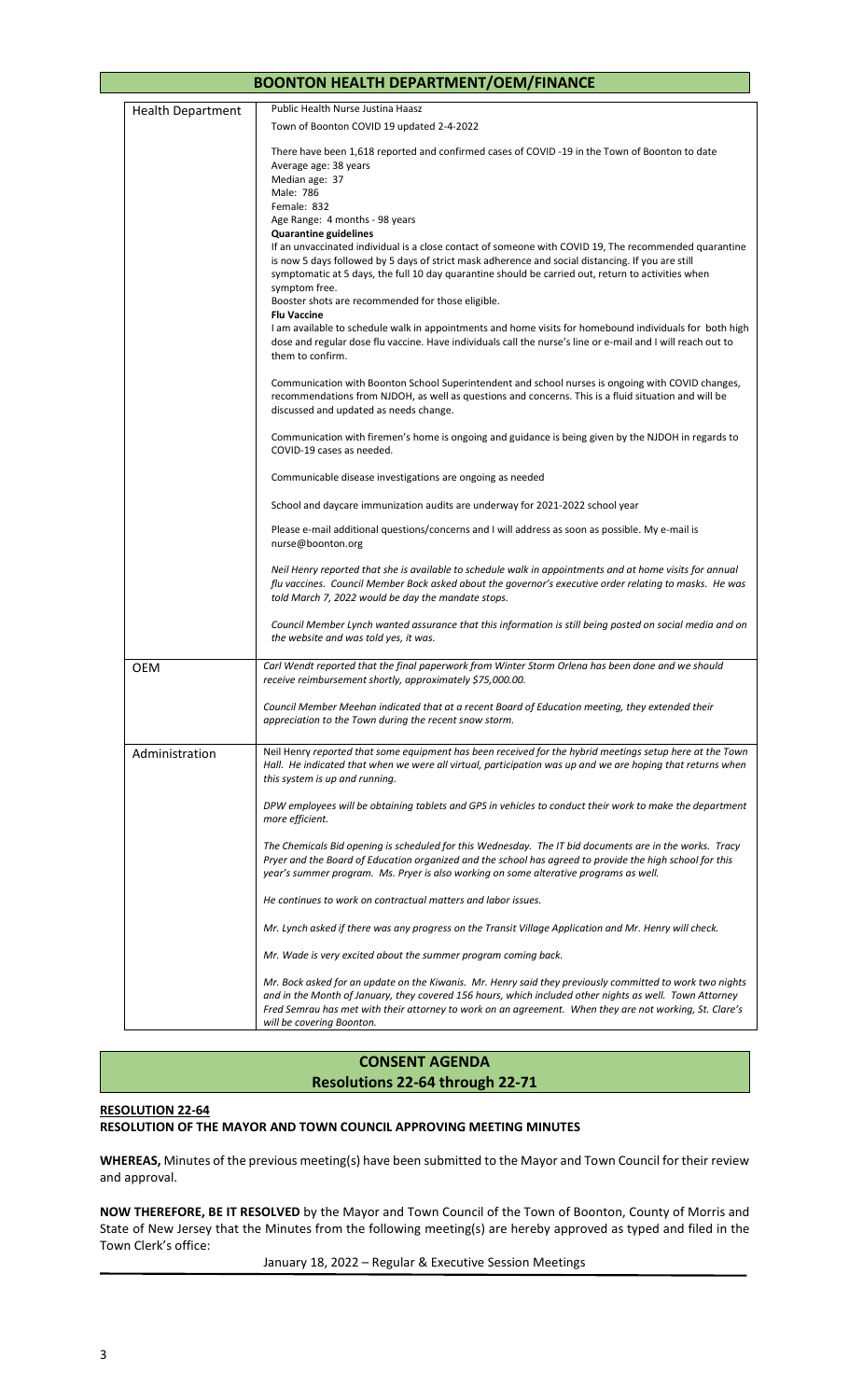#### **RESOLUTION 22-65 RESOLUTION ACCEPTING THE RESIGNATION OF JOHN DITINYAK AS CHIEF FINANCE OFFICER FOR THE TOWN OF BOONTON**

**WHEREAS,** John Ditinyak has been employed full-time as CFO with the Town of Boonton since 2021, and

**WHEREAS**, Mr. Ditinyak has submitted his resignation from full-time employment with the Town of Boonton effective Friday, January 28, 2022.

**NOW THEREFORE**, be it resolved that John Ditinyak's resignation is hereby approved by the Mayor and Town Council.

#### **RESOLUTION 22-66**

#### **RESOLUTION OF THE MAYOR AND COUNCIL OF THE TOWN OF BOONTON, NEW JERSEY, AWARDING BUDGET CONSULTANT SERVICES**

**WHEREAS**, the Town of Boonton is desirous of obtaining budget consultant services; and

**WHEREAS**, the Mayor and Town Council deem it in the best interests of the residents of the Town of Boonton to retain the services of John Ditinyak, former CFO of the Town of Boonton to be the town's Per Diem Budget Consultant with the following responsibilities

- Work toward finalizing all components of the 2022 Municipal Budget (S/W, Operating, Capital, Water, Sewer).
- Attend meetings of 2022 Budget Review with the Finance Committee
- Any needed analysis as DPW negotiations
- Completion of all Year End 2021 documentation (Annual Financial Statement, Annual Debt Statement, etc.
- Insure Payroll is in place and AP is running smoothly; and
- Answer any questions the new CFO may have.

**WHEREAS,** Mr. Ditinyak shall be paid \$82.42 per hour for the above referenced work.

**NOW THEREFORE,** be it resolved by the Mayor and Council of the Town of Boonton that John Ditinyak be and is hereby employed for per-diem budget consultant services.

#### **RESOLUTION 22-67 RESOLUTION TO APPROVE PAYMENT OF VOUCHERS**

**WHEREAS**, vouchers for payment have been submitted to the Mayor and Town Council by the various municipal departments.

**NOW THEREFORE, BE IT RESOLVED** by the Mayor and Town Council of the Town of Boonton, County of Morris and State of New Jersey, all vouchers approved by the respective committees be and are hereby ordered paid.

#### **RESOLUTION 22-68 RESOLUTION TO CANCEL WATER/SEWER CHARGES**

**BE IT RESOLVED** by the Mayor and Town Council of the Town of Boonton, County of Morris and State of New Jersey, that the following water/sewer charges be and are hereby canceled:

| <b>Account</b> | <b>Address</b>       | Reason                         | Amount   |
|----------------|----------------------|--------------------------------|----------|
| 2146-0         | 457 Rockaway St.     | <b>Clerical Error</b>          | \$103.75 |
| 517-0          | 506 Hillside Avenue  | Overestimate                   | 74.49    |
| 1755-0         | 234 Old Boonton Road | Overbilling/Reading Adjustment | 910.96   |

#### **RESOLUTION 22-69**

#### **RESOLUTION AWARDING CONTRACT FOR LEAF DISPOSAL TO RER SUPPLY, LLC**

**WHEREAS,** the Mayor and Town Council of the Town of Boonton have received plans and specifications constituting a public bid package for Leaf Disposal for the Town of Boonton; and

**WHEREAS,** the Mayor and Town Council have heretofore approved said public bid package, as prepared by Town Administrator, and directed the Town Clerk to publicly advertise for bids; and

**WHEREAS,** the Town of Boonton received one (1) bid for said contract on Wednesday, January 26, 2022, at the Town of Boonton Municipal Building; and

**WHEREAS,** the Local Public Contracts Law, N.J.S.A. 40A:11-1 et seq., requires that competitive bidding contracts be awarded to the lowest responsible, responsive bidder; and

**WHEREAS,** upon review of the one (1) received bid, identified **RER Supply, LLC** as the lowest apparent responsive, responsible bidder; and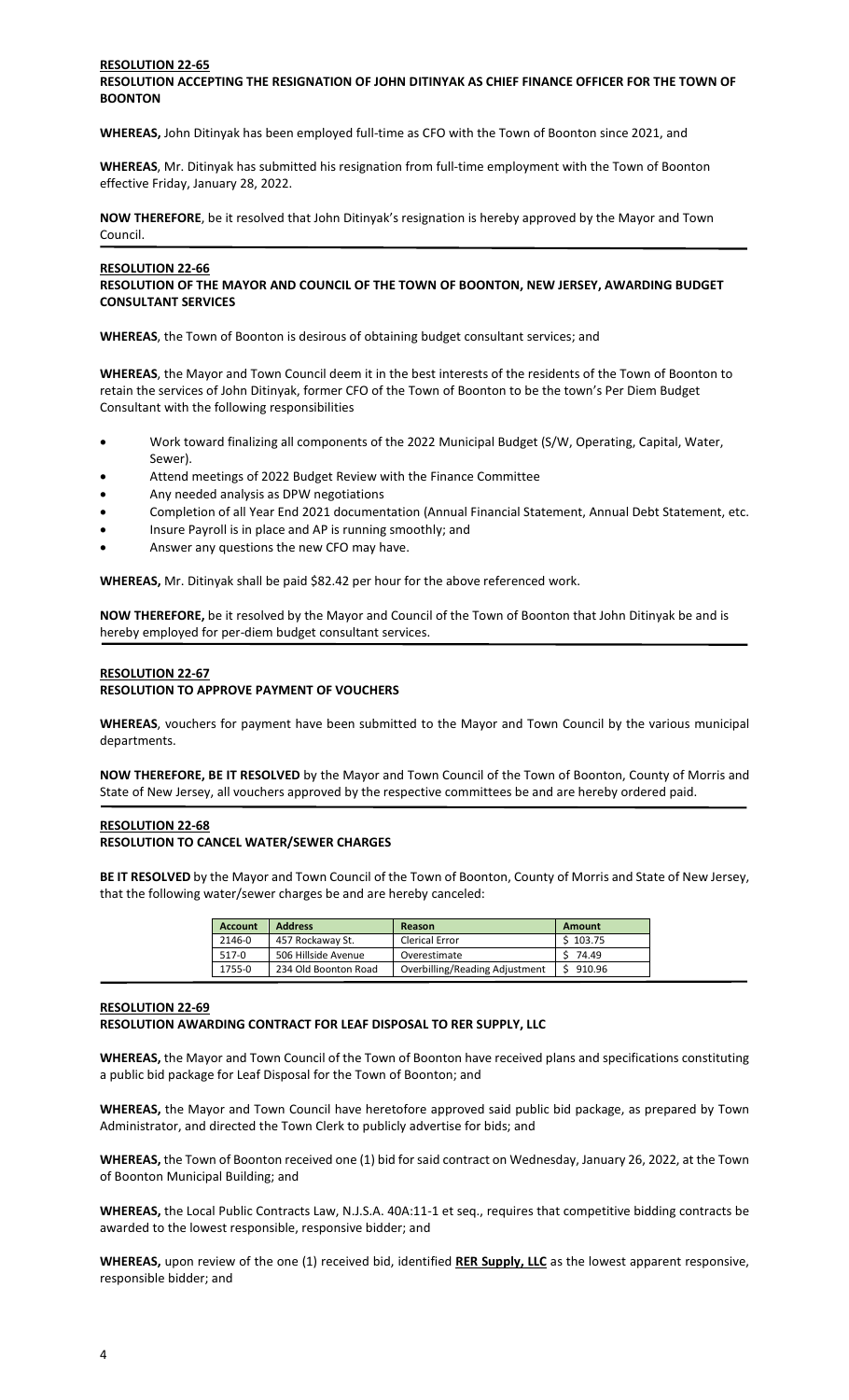**WHEREAS**, the Town Attorney has reviewed the bid from **RER Supply, LLC** and found it to be substantially in proper form and in compliance with the requirements of the Local Public Contract Law, and has deemed it responsible and responsive (See Bid Package attached as "Exhibit A); and

**WHEREAS,** the Chief Financial Officer has certified that sufficient funds are available for this contract.

**NOW THEREFORE, BE IT RESOLVED** by the Mayor and Town Council of the Town of Boonton, in the County of Morris and State of New Jersey, as follows:

- 1. The Mayor and Town Council of the Town of Boonton, and as reviewed by the Town Attorney, hereby award a contract for Leaf Disposal to the lowest responsive, responsible bidder, **RER Supply, LLC, 4 South Corporate Drive, Riverdale, NJ 07457,** for the Projected Total Price of Fifty-Four Thousand, Five Hundred Sixty Dollars (\$54,560) for 2022; and Fifty-Seven Thousand, Two-Hundred Fifty Five Dollars (\$57,255.00) for 2023.
- 2. The Mayor and Town Clerk are hereby authorized and directed to execute said contract.
- 3. This Resolution and contract shall be available for public inspection in the office of the Town Clerk.
- 4. This Resolution shall take effect immediately.

I hereby certify that funds are available

\_\_\_\_\_\_\_\_\_\_\_\_\_\_\_\_\_\_\_\_\_\_\_\_\_\_\_\_\_\_\_\_\_\_\_\_\_\_\_\_\_ John Ditinyak

#### **RESOLUTION 22-70 RESOLUTION APPOINTING NICOLE MONTEMORANO AS A CLASS 2 SPECIAL LAW ENFORCEMENT OFFICER**

**WHEREAS**, Class 2 Special Law Enforcement Officers can be utilized to fill in vacancies in the Patrol Division, assist with other police duties and responsibilities within the police department, and serve at various community events throughout the year; and

**WHEREAS,** the Boonton Police Department has made the recommendation to appoint certified Special Law Enforcement Officers to fulfill these various roles, as needed; and

**WHEREAS,** the Mayor and Town Council of the Town of Boonton has previously approved such appointments, with several Special Law Enforcement Officers currently serving in the Boonton Police Department; and

**WHEREAS,** the Boonton Police Department has recommended the appointment of certified Class 2 Special Law Enforcement Officer (SLEO2) Nicole Montemorano to serve in the police department.

**NOW THEREFORE, BE IT RESOLVED** by the Mayor and Town Council of the Town of Boonton, New Jersey, that certified Class 2 Special Law Enforcement Officer (SLEO2) Nicole Montemorano be appointed, effective February 7, 2022 for the remainder of calendar year 2022 at a rate of \$25.00 per hour, and utilized as needed upon successful completion of the Field Training Program.

#### **RESOLUTION 22-71**

#### **RESOLUTION AUTHORIZING THE RETURN OF ESCROW TO ARCADIS U.S., INC**

**WHEREAS**, Arcadis U.S., Inc. submitted two (2) Street Opening Permit Applications for monitoring well maintenance and installation of new concrete pads at both Overlook Avenue and Kanouse Street; and

**WHEREAS,** Arcadis U.S., INc. submitted the required Escrow fees for both projects in the amount of \$450.00 each; and

**WHEREAS**, Arcadis has now completed the work and has requested the return of any remaining Escrow; and

**WHEREAS**, the Town Engineer Samantha Anello, Mott MacDonald, has confirmed all work has been done and has recommended the release of remaining escow in her letter of January 27, 2022.

**NOW THEREFORE, BE IT RESOLVED**, that the Town of Boonton is hereby authorized to release the amount of \$575.00 (\$287.50 each) to Arcadis U.S., Inc.

# **CONSENT AGENDA VOTE Roll Call Vote for Resolutions 22-64 through 22-71**

**MOVED: WEKILSKY SECOND: WADE** 

# **Mayor & Town Council Discussion –**

*Regarding Resolution 22-70, Mr. Lynch reported that Captain Steve Jones, CLEO and Dan DeGroot, PSD recommended this position in order to help the personnel in the police department.*